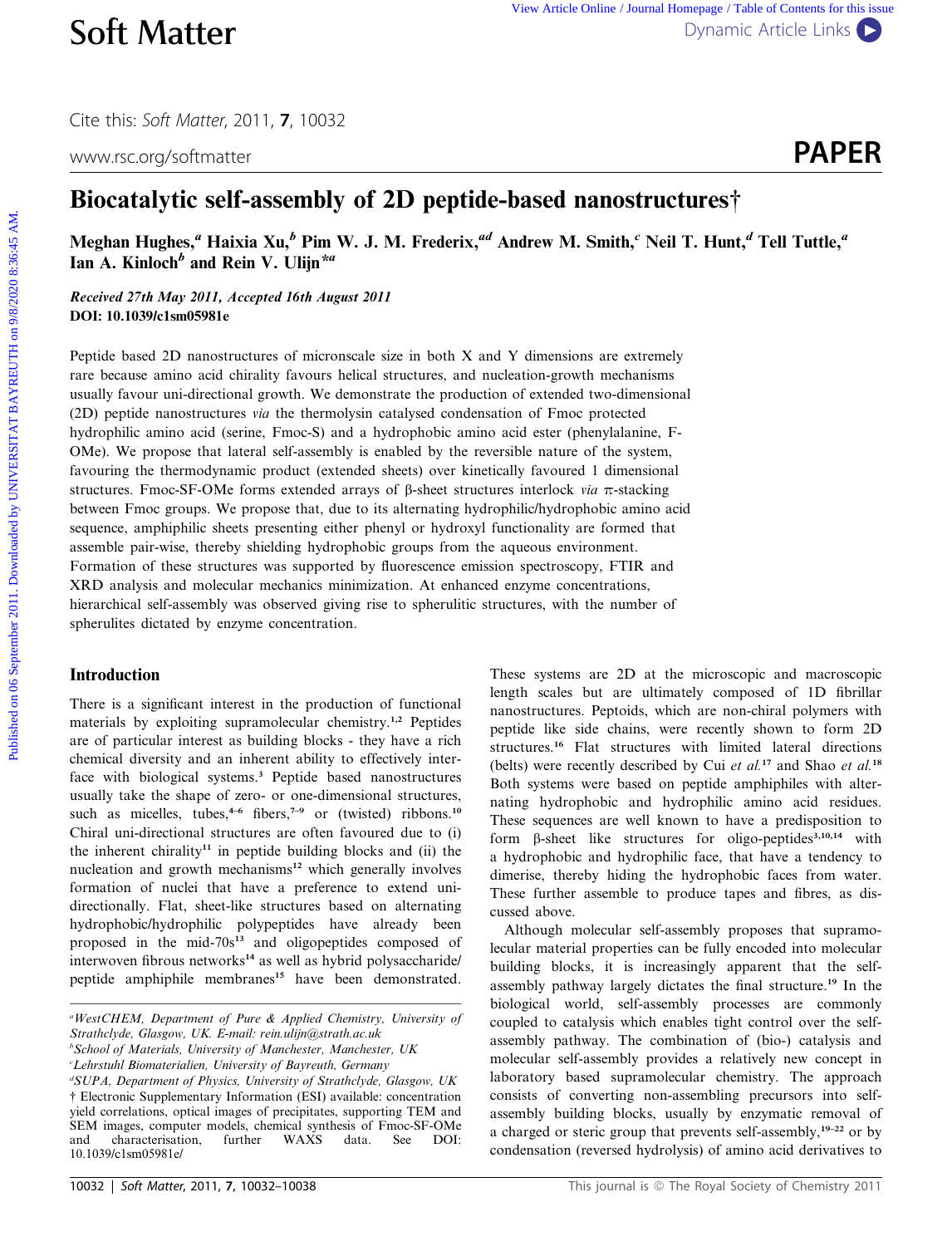produce self-assembling peptide amphiphiles.<sup>23</sup> Additionally, the reversibility of the reaction will allow for the formation of the most thermodynamically stable nanostructures.<sup>23</sup>

The self-assembly strategy is based on aromatic peptide amphiphiles, i.e. short (generally less than five amino acids) peptides appended with aromatic groups.6,26–31 These are thought to self-assemble via a combination of hydrogen bonding between peptide groups and  $\pi$ -stacking/hydrophobic interactions between aromatic groups. Despite their relative simplicity, the assembly rules are not fully understood with a few exceptions which are composed of aromatic ligands such as N-fluorenyl-9-methoxycarbonyl (Fmoc) or naphthalene derivatives linked to hydrophobic peptides such as FF,<sup>6</sup> LLL,<sup>32</sup> AV<sup>30</sup> giving rise to chiral, 1D nanostructures.

The peptide sequence used here involves a combination of an Fmoc-protected hydrophilic (serine, S) and the methyl ester of a hydrophobic (phenylalanine, F) residue. This combination was found to give rise to stable self-assembling structures. It was previously discovered by using a dynamic combinatorial library<sup>1,33,34</sup> of precursor components, based on Fmoc-amino acids (serine, S and threonine, T) and a range of amino acid methyl esters all present simultaneously in a mixture containing a non-specific protease which was able to catalyse condensation of these residues and with the self-assembly thermodynamics driving the condensation reactions. It was found that Fmoc-SF-OMe was produced preferentially,<sup>35</sup> which indicates it has a strong tendency for molecular self-assembly. Produce solid agreptide ampliphines." Additionally. FTIR the received on 8 september 2011. The product of the material of the correspondent and the material of the material of the material of the material of the correspon

# Experimental

Fmoc-S (Bachem, UK) and F-OMe (Sigma-Aldrich, UK) were weighed as a 20 : 80 mM ratio in a glass vial. The powder mixture was dissolved in 2 mL of 0.1 M pH 8 potassium phosphate buffer with the addition of the  $1mg$  ml<sup>-1</sup> lyophilised *thermolysin* powder (bacillus Thermoproteolyticus rokko from Sigma-Aldrich, UK) unless otherwise stated. The solution was vortexed and sonicated to ensure dissolution. Samples were incubated at room temperature.

## HPLC

A Dionex P680 system operating with a Macherey-Nagel 250 A,  $4.6 \times 250$  mm, C18 column was used for reversed phase HPLC.  $10 \mu$ L of sample was injected. The mobile phase was comprised of water and acetonitrile ramped from 20–80% over 35 min at a flow rate of 1 mL min<sup>-1</sup>. Detection of the peptide amphiphiles was carried out using a UVD170U UV-Vis detector at a 300 nm wavelength.

#### Fluorescence

Fluorescence emission spectra were measured on a Jasco FP-6500 spectrofluorometer with fluorescence measured orthogonally to the excitation light with a scanning speed of 200 nm min<sup>-1</sup>. Excitation light at 280 nm and emission data range between 300 nm and 600 nm. The emission spectra were measured with a bandwith of 3 nm with a medium response and a 1 nm data pitch. Spectra were normalised to maximum intensity.

# FTIR

FTIR spectra were acquired in a Bruker Vertex spectrometer with a spectral resolution of  $2 \text{ cm}^{-1}$ . The spectra were obtained by averaging 64 interferograms for each sample. Measurements were performed in a standard IR cuvette (Harrick Scientific), in which the sample was contained between two  $CaF<sub>2</sub>$  windows (thickness,  $2 \mu m$ ) separated by a  $25 \mu m$  PTFE spacer. All sample manipulations were performed in a glove box to minimize interference from atmospheric water vapour;  $D_2O$  was used as the solvent for all the IR measurements.

# WAXS

WAXS analysis were performed using a Philips X'Pert diffractometer with a wavelength of 1.5406 A. Fmoc-SF-OMe gel and buffer solution were spread on two separate silica substrates as film and allowed to air dry prior to data collection.

# **TEM**

Carbon-coated copper grids (200 mesh) were glow discharged in air for 30 s. A 10 µL volume of gel was transferred onto the support film and blotted down using filter paper. 20 µl of negative stain (1% aqueous methylamine vanadate obtained from Nanovan; Nanoprobes) was applied and the mixture blotted again using filter paper to remove excess. The dried specimens were then imaged using a LEO 912 energy filtering transmission electron microscope operating at 120kV fitted with 14bit/2 K Proscan CCD camera.

# CryoTEM

Gel samples were blotted onto a thin film grid of 100–200 nm. The grid was then plunged into liquid ethane (temperatures below  $-170$  °C) and transferred to a GATAN 626 cryoholder and imaged using a JEOL 2100 transmission electron microscope fitted with a GATAN 4 K Ultrascan camera. The cryoTEM analysis was carried out at Unilever, Bedford.

### Optical microscopy

 $10 \mu L$  of sample was transferred onto a glass slide and covered with a cover slip. The samples were then examined using a Zeiss Axio Imager A1 optical microscope equipped with polarising lenses at  $0^{\circ}$  using a bright lens and transmitted light. Homogeneity was ensured by repeating in triplicate.

#### Synthesis of Fmoc-SF-Ome

Fmoc-S (1 g, 2.8 mM), F-OMe (0.72g, 3.4 mM) and HBTU (1.26g, 3.4 mM) were dissolved in 10 mL of DMF. 1.041 mL (5.6 mM) of DIPEA was added and solution stirred for 24 h. The solvent was removed by evaporation in vacuo. The resulting solid was dissolved in ethyl acetate, washed in duplicate with equal volumes of 1M sodium bicarbonate, brine and 1 M HCl. The organic layer dried using sodium sulphate and filtered. Solvent removed by evaporation in vacuo. The white solid then purified over a silica column using 2.5%–7.5% methanol in chloroform. Aliquots evaporated at room temperature and pressure and white solid combined (21% yield, 98% purity).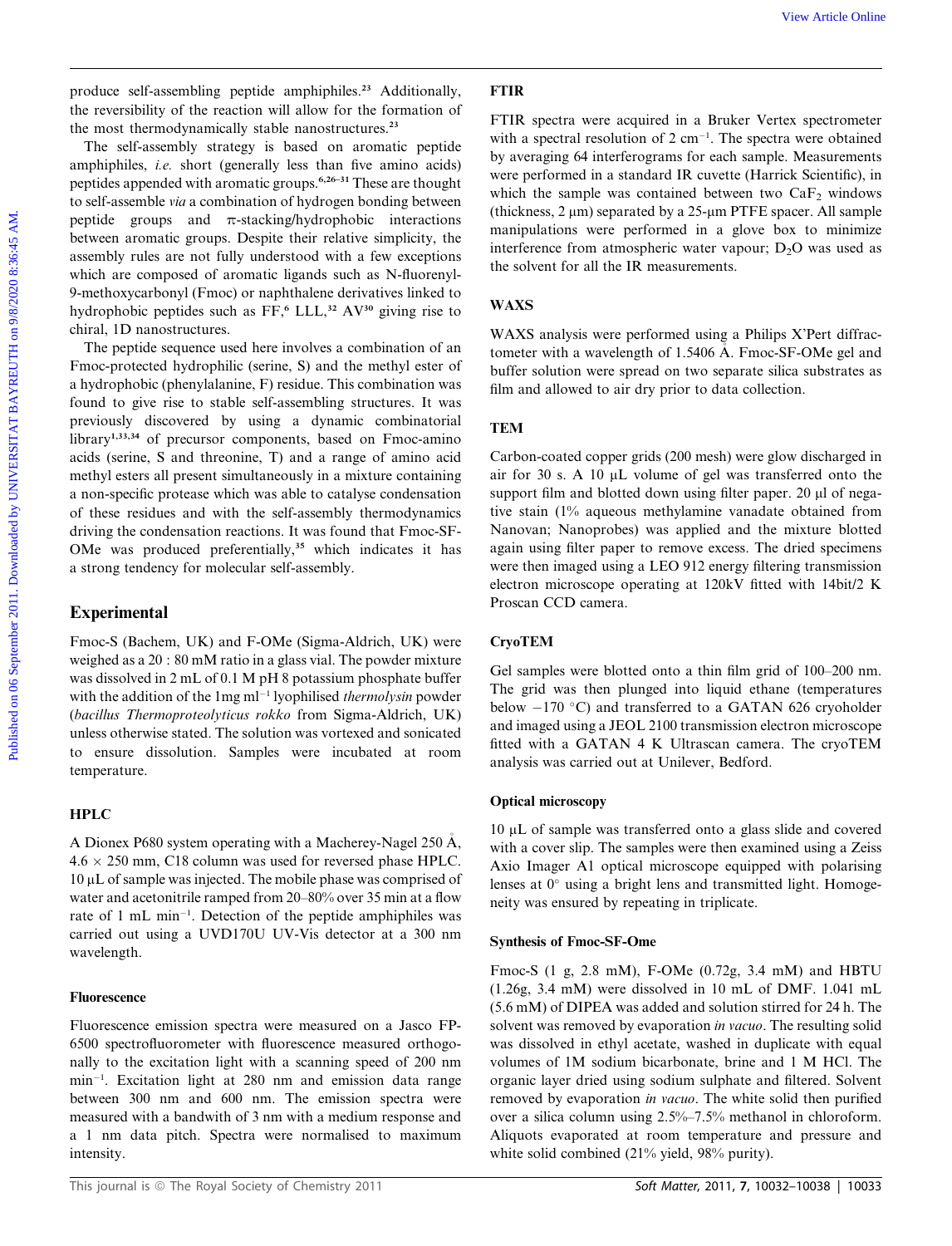#### Computer modelling

All structures were constructed in ArgusLab<sup>36</sup> and subsequently energy-minimized in vacuum using the conjugate gradient method as implemented in NAMD.<sup>37</sup> The minimization procedure was carried out for 10,000 steps, at which point the fluctuations in the energy were  $\leq 10^{-4}$  kcal mol<sup>-1</sup> and the structure was considered to be converged. The CHARMM c36a3 force field<sup>38</sup> was used to minimize the structure. VMD<sup>39</sup> was used to visualize the results.

## Results and discussion

Condensation of Fmoc-S, 1, and F-OMe, 2 in a 1 : 4 ratio by thermolysin from Bacillus thermoproteolyticus rokko resulted in formation of Fmoc-SF-OMe, 3, (Fig. 1(a)) at a constant conversion of 98% after 24 h with an initial reactant concentration of 20/80 mM.<sup>35</sup> The system exhibits typical equilibrium behaviour, with higher yields of 3 formed at corresponding increased concentrations of starting materials (see ESI,† Fig. S1). Rather than forming translucent hydrogels typically observed for



Fig. 1 (a) reaction scheme of Fmoc-S, 1, coupled with F-OMe, 2, to form Fmoc-SF-OMe, 3, via condensation using protease enzyme thermolysin. (b) 3 self-assembles to form nano-sheets within a self-supporting opaque suspension. (c) and (d) TEM and Cryo-TEM images of nanosheets of 3 obtained after 24 h. (e) The schematic representation of the molecular assembly of 3 to form bilayer nano-sheets.

aromatic peptide amphiphiles,  $6,26-32$  the self-assembly results in a weak opaque suspension which remains stable over a number of weeks (see Fig. 1(b)). It should be noted that the chemically synthesised compound 3, in a pure state or as a 1 : 3 mixture of compounds 3 and 2, forms amorphous precipitates in buffer with no evidence of formation of ordered nanostructures (see ESI,† Fig. S2). Initial investigation of the self-assembled structure was carried out using TEM and cryoTEM (see Fig. 1(c)–(d)and additional fields of view supplied in ESI,† Fig. S3). This revealed sheet-like structures of many microns in both X and Y dimensions, in addition to twisted nano-ribbons.

Fluorescence emission spectroscopy was used to monitor changes in fluorenyl environment as the reaction proceeded (see Fig. 2(a)). It should be noted that a substantial reduction in signal intensity was observed over time, this is, at least in part, due to the sample becoming increasingly opaque. The spectra were normalised to allow a more accurate determination of peak formation and shifting; whilst original intensity changes of each peak of interest are shown in Fig. 2(b). It is evident that a number of structural changes occur. The starting mixture shows two predominant features emitting at approximately 320 and 330 nm, representing monomeric and aggregated forms of Fmoc-S precursors. Within 10 min a red shift accompanied by an increase in intensity indicates a supramolecular transition producing a more intensely emitting fluorenyl species. The formation of a red-shifted peak at 365 nm accompanied by system quenching (Fig. 2(b)) could be associated with formation of extended aggregates through  $\pi$ - stacked systems as previously observed, e.g. for Fmoc-LLL<sup>32</sup> and Fmoc-FF.<sup>6a,d</sup> However, it should be noted that the red-shift is much less pronounced for the system under study, suggesting that fluorenyl face to face  $\pi$ -stacking may not be optimal in these systems. After 24 h, the free fluorenyl peak has nearly disappeared, suggesting that few Fmoc-S or Fmoc-SF-OMe species are in the un-assembled state, which is consistent with the condensation yield observed. Computer modelline<br>
Altanceus view Article States (as applied by a security period on a security and subsequently and subsequently and the extent of the security of the security of the security of the security of the secu

The hydrogen bonding interactions of peptide moieties of 3 were then monitored using FTIR spectroscopy focusing on carbonyl stretching in the amide I region. Fig. 2(c) illustrates the time-dependent correlation peaks at  $1640 \text{ cm}^{-1}$ ,  $1680 \text{ cm}^{-1}$  and  $1650$  cm<sup>-1</sup> peak intensities. As they all appear at the same point over the reaction coordinate it can be assumed that they represent the molecular organisation of nanostructural sheets. The pair of peaks at  $1640 \text{ cm}^{-1}$  and  $1680 \text{ cm}^{-1}$  are characteristic of the formation of a  $\beta$ -sheet arrangement of the peptide moieties (see Fig. 2(d)).<sup>6,32,40</sup> This structure becomes evident from 5 h and also remains in this arrangement over 72 h. It is noticeable that the peaks gradually shift to lower frequencies during this time, consistent with hydrogen bonding strength increasing. This is accompanied by the occurrence of a peak due to the carbonyl stretch associated with the methyl ester moiety at 1728 cm<sup>-1</sup> in addition to the peak at 1745 cm<sup>-1</sup> attributable to the carbonyl of free F-OMe. However, a prominent peak at  $1650 \text{ cm}^{-1}$ , indicative of random order of peptides<sup>40</sup> is also present, which indicates that although the structure is organised as an extended anti-parallel  $\beta$ -sheet arrangement, there is also a disordered component. In contrast to the similar dynamics of the FTIR peaks located at 1640 and 1680  $cm^{-1}$  (beta sheet) and  $1650 \text{ cm}^{-1}$  (pseudo random coil), it is interesting to note the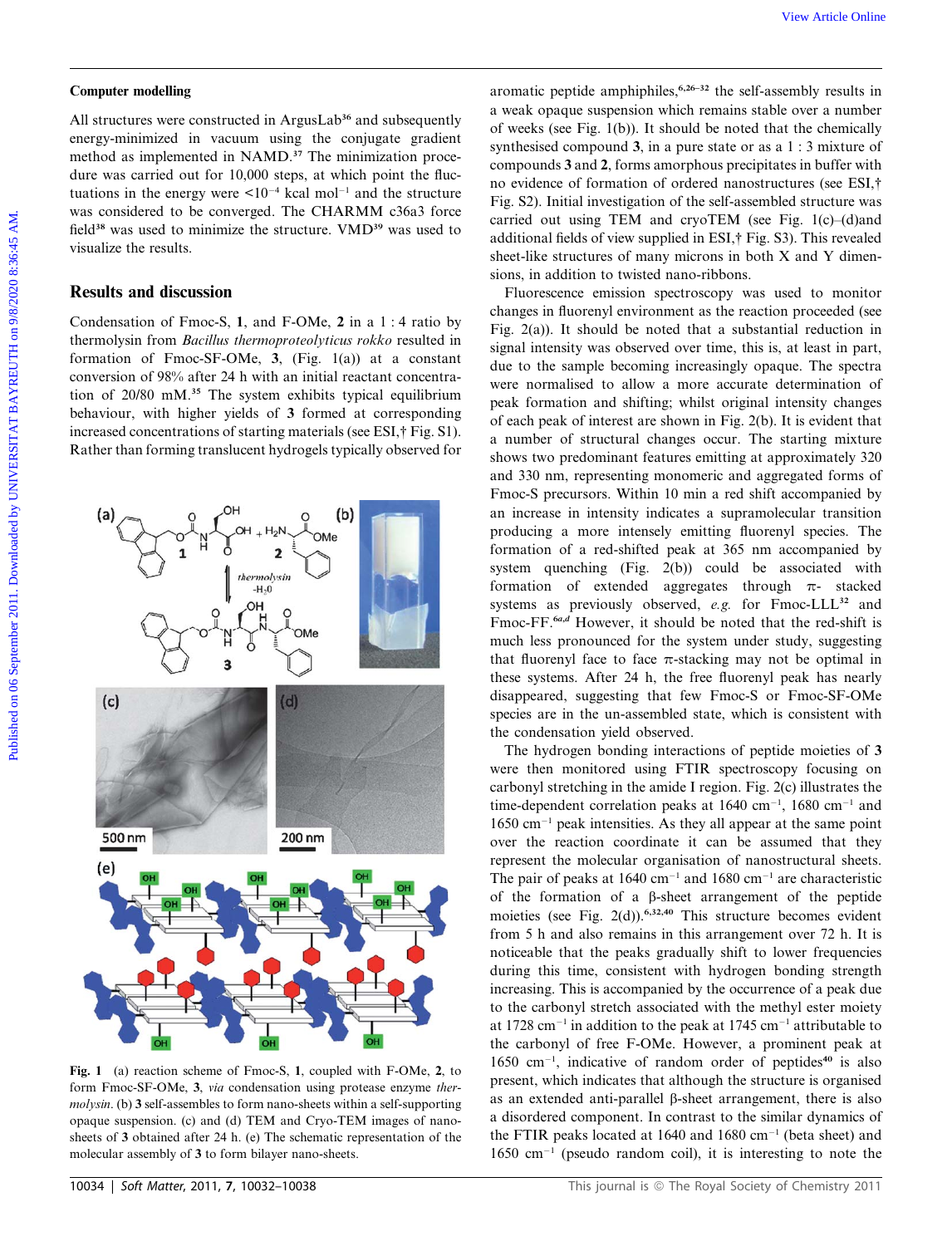

Fig. 2 (a) Fluorescence emission spectra monitored over 72 h. (b) Relative intensity of 320 nm, 330 nm and 365 nm peaks within fluorescence spectra monitored with time (intensity normalised). (c) Relative intensity of  $1640 \text{ cm}^{-1}$ ,  $1680 \text{ cm}^{-1}$  and  $1650 \text{ cm}^{-1}$  bands within FTIR spectra monitored with time. (d) Amide I region of FTIR absorbance spectra monitored over 72 h, representing carbonyl stretching mode of amino acid residues. (e) WAXS data of dried sample at 24 h.

appearance of the peak at  $1620 \text{ cm}^{-1}$ , which occurs only after 24 h. The assignment of this peak is currently unclear but the timescales are consistent with higher order structure formation of spherulites as discussed below.‡

In order to confirm the proposed structure, WAXS diffraction patterns were obtained (see Fig. 2(e)). A prominent peak with 5 higher order reflections indicates a repeating pattern of 16 A which we have correlated to the repeating unit along the peptide backbone, and additional peaks corresponding to 4.8 A and 3.7 Å which relate to  $\beta$ - sheet spacing and  $\pi$ -stack spacing respectively.<sup>32</sup> Typically, this type of  $\pi$ -interlocked  $\beta$ -sheet

This journal is © The Royal Society of Chemistry 2011 Soft Matter, 2011, 7, 10032–10038 | 10035

 $(\pi-\beta)$  molecular association results in fibrillar network structures, $6a,32$  but has also been observed to produce belts when Fmoc-dipeptides with hydrophilic and (modified) hydrophobic residues were used.<sup>18</sup> We propose a model that is consistent with these reflections obtained for the WAXS data and the observed planar sheets (see Fig. 3). The Fmoc-groups form stacked pairs rather than a continuous  $\pi$ -stack proposed for Fmoc-FF.<sup>6a,d</sup> In that system, the C-terminal phenyl group intercalated between the Fmoc groups to create a continuous  $\pi$ - stack. In the case of Fmoc-SF-OMe the methyl ester prevents the molecules assuming this configuration, which would also explain the absence of a 450 nm peak observed in fluorescence by Smith et al.<sup>6a</sup> and Xu et al.<sup>32</sup> The phenyl moieties of phenylalanine residues can interact with those from a neighbouring array to form the  $\pi$ - $\beta$  bilayer as illustrated in Fig. 3. This molecular association also explains the formation

<sup>‡</sup> The assignment of this peak is not clear though it is consistent with intermolecular beta sheet formation observed in proteins and may indicate a secondary interaction of beta sheet structures as the time scales are consistent with higher order structure formation of spherulites.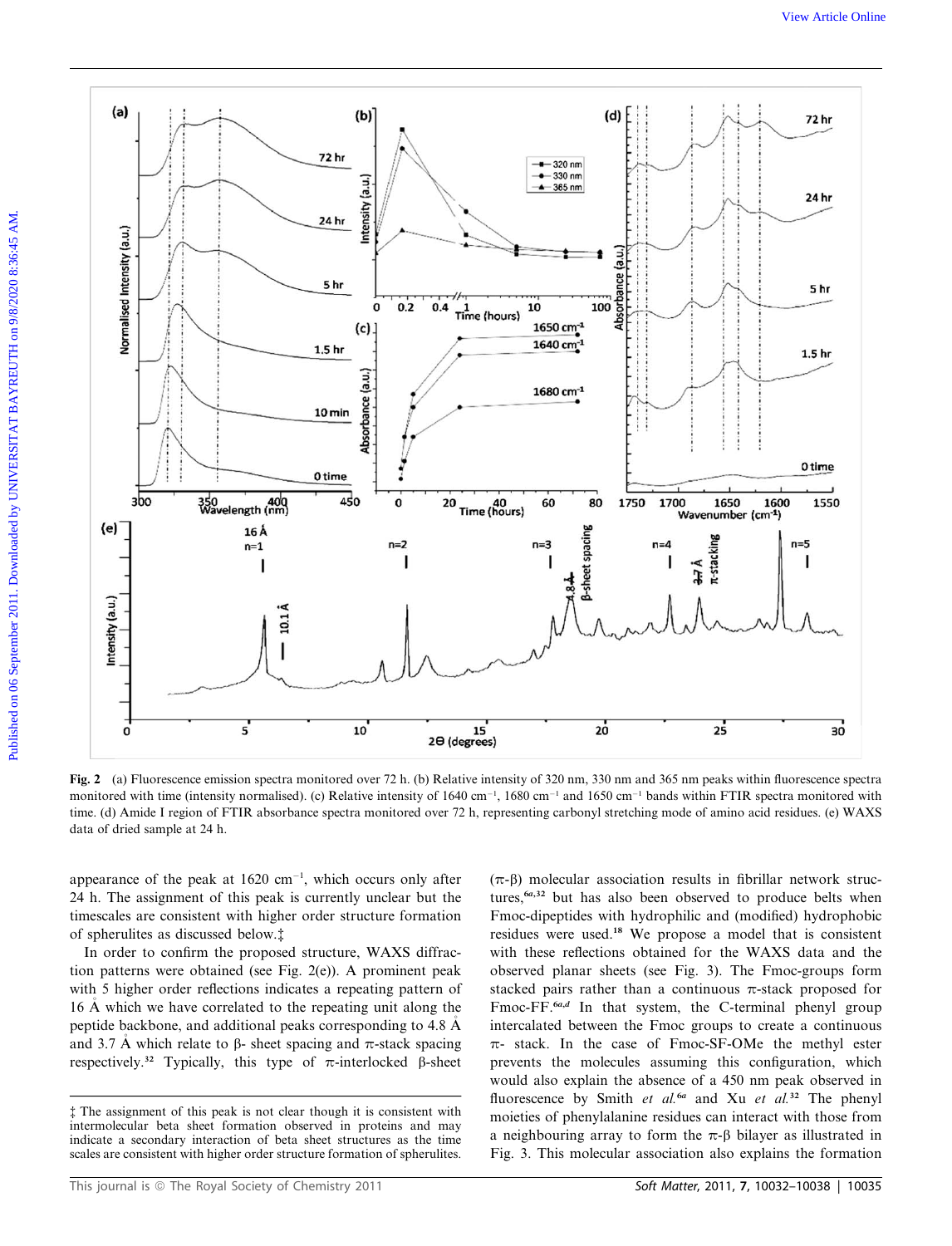

Fig. 3 Molecular association models. (a) 8-mer anti-parallel  $\beta$ -sheet arrangement. (b) 8-mer side view. (c) 16-mer side view of two separate 8 mers where their hydrophobic residues interact to from a bilayer.

of extended 2D structures rather than 1D fibers or tubes, since next to the  $\pi$ -stacking of fluorenyl groups and anti- parallel  $\beta$ sheets there is a driving force that extends the structure in a biaxial direction, yet keeping its linearity. Overall, this assembly results in the hydrophobic phenylalanines being completely buried within the bilayer, while the hydrophilic serine residues are orientated outwards and can hydrogen bond to the aqueous environment or with serine residues of a neighbouring self-assembled bilayer system to produce multibilayers, similar to Shao et  $al.^{18}$  and to well-documented bilayered tapes in larger  $\beta$ -sheet self-assembling peptides.<sup>10,41</sup> From the structure in Fig. 3 a 64-mer was built of  $8 \times 4 \times 2$ molecules (see ESI,† Fig. S4). The proposed structure proved to be stable under minimization using molecular mechanics, and exhibits repeating units with average distances of 16.2 A (Fmoc-column to Fmoc-column), 4.9 A (peptide backbone to backbone), and 3.7 Å (Fmoc- to Fmoc- within the  $\pi$ -stacked columns), which are in excellent agreement with the reflections observed in WAXS. Additionally, 10.1 A can be observed for Fmoc-pair to Fmoc-pair in the stacking direction, which also corresponds to a peak on the WAXS data (see Fig. 2(d)). The proposed model is also consistent with the other spectroscopic results such as the formation of stable  $\beta$ -sheets observed from FTIR. The minimized model also shows that the methyl ester may form an intramolecular hydrogen bond with the serine

hydroxyl group, which may explain the observed shift in the methyl ester peak (see Fig. 2(d)).

In previous systems, $17,18$  growth has always been predominantly along one axis unless the chirality of the peptides has been removed, and the nanostructure is comprised solely of non-natural peptides forming crystalline sheets.<sup>16</sup> In certain cases, for example in b-hairpin assemble, lateral growth is unfavoured because all peptides assembling in register, in which case the width is dictated by peptide length.<sup>8</sup> In cases where lateral association through formation of 'sticky ends' is possible, it remains unknown as to what causes such growth restrictions.17,18 It is most likely related to the size of initial nuclei which have a preference to grow uni-directionally, *i.e.* a kinetic effect. A key difference in the system described here, is that the building blocks themselves can be reversibly formed and hydrolysed, giving rise to a system which will be less prone to kinetic locking.

TEM images suggest a mechanism for sheet formation, where twisted tapes are predominantly observed at the early stages (see ESI,† Fig. S5). 24 h after the reaction has been initiated, branching of the twisted nanoribbons and nucleation of ribbons from the edge of sheets is observed. The images suggest a progression through several phases before reaching the final sheet structures, which we believe to be related to constant enzymatic structure correction at the edges of existing structures.

During the latter stages of self-assembly (24–72 h), a remarkable further hierarchical self-assembly was observed which is tunable by enzyme concentration. SEM analysis reveals that macroscopic spherulitic structures are formed of several hundred microns in diameter (see Fig. 4). These spherulites are surrounded by non-spherulitic areas of material being constructed of layered lamellar structures, thought to represent multilayers of the 2D sheets discussed, which could feasibly interact via hydrogen bonding of the exposed hydroxyl groups of the serine residues. Higher magnification SEM images of the spherulitic structures shows that these structures are composed of sheets, with no obvious nucleation points at their centres. Peptide based spherulitic structures have been obtained previously by solvent induced phase transitions<sup>42</sup> or by hierarchical assembly from aromatic peptide amphiphiles.<sup>43</sup>

It has previously been demonstrated that self-assembly is favoured in the direct vicinity of enzymes $23-25$  and therefore it is tempting to propose enzymatic control of spherulite formation. To investigate a possible link between enzyme concentration and spherulite formation, a range of enzyme concentrations (0.1, 1,  $10 \text{ mg } \text{mL}^{-1}$ ) were analysed using polarising optical microscopy. The spherulites display birefringence when viewed under cross polarisers (see Fig. 5). Each of the samples appear as opaque suspensions at 24 h. However, the rate at which each becomes self-supporting varies; 0.1 mg  $mL^{-1}$  thermolysin after approximately 24 h, 1 mg  $mL^{-1}$  within a matter of hours, and 10 mg m $L^{-1}$  after only a few minutes of the reaction being initiated; which is to be expected. At a low enzyme concentration of 0.1 mg  $mL^{-1}$ , no spherulitic structures form. This has been further confirmed by the formation of solely the layered lamellar structures visible using SEM (see ESI,† Fig. S6). Additionally, the use of a higher enzyme concentration (10 mg mL $^{-1}$ ) displayed a dramatic increase in the number of these spherulitic structures are formed (see Fig. 5). This signifies that the enzyme plays a key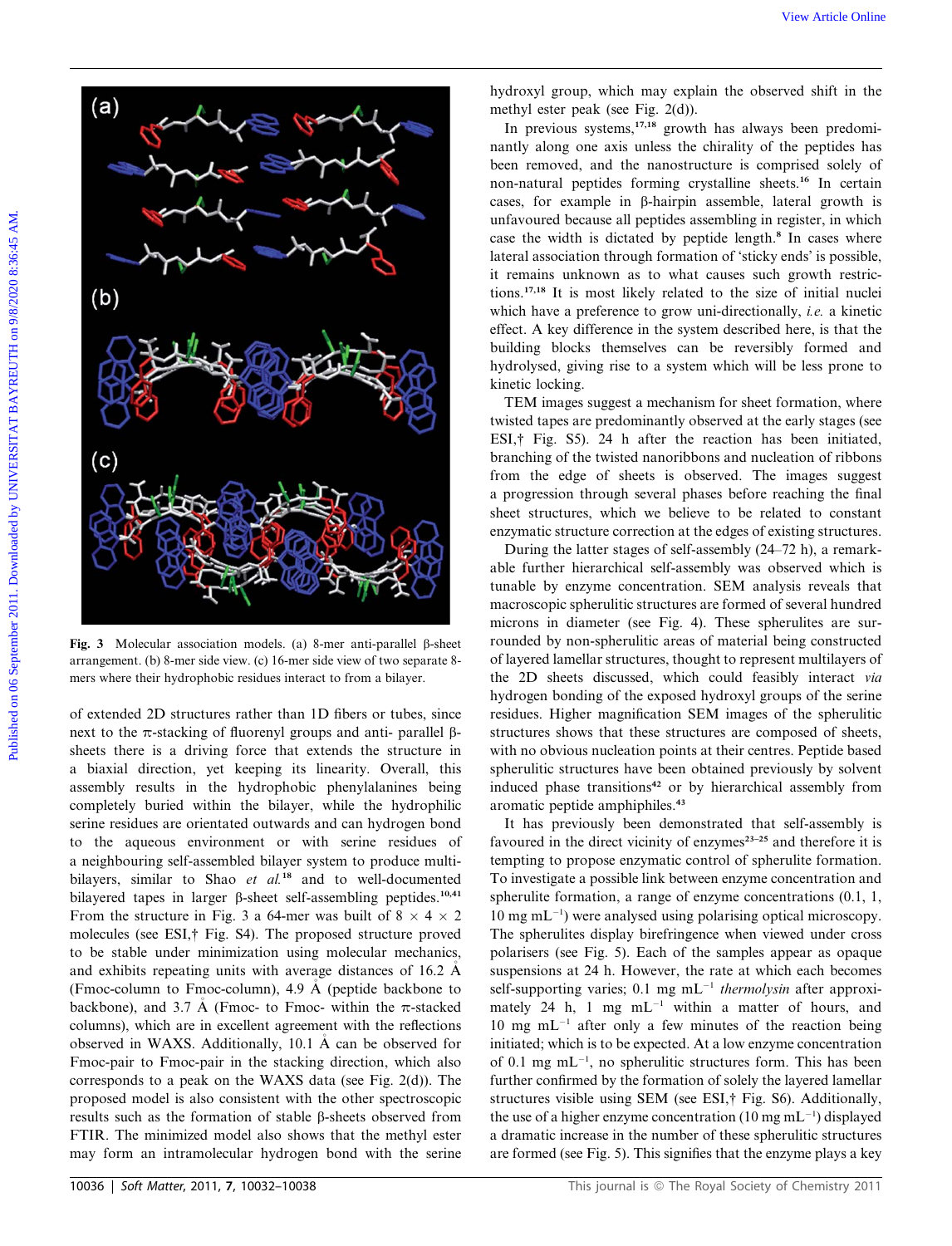

Fig. 4 SEM imaging of self-assembled Fmoc-SF-OMe. (a) Spherical structures and 'halved' spherical structures can been seen to lie on a layer of the nano-sheet material. (b) Spherical structures encased in nano-sheet material. (c,d) Spherical structures have crystalline spherulitic centres with no obvious nucleation point and are surrounded by a layer of sheets. (d) Lamellar structure of non-spherulitic areas.

|                           | 10x magnification | 100x magnification |            |
|---------------------------|-------------------|--------------------|------------|
| enzyme conc<br>conversion | Polarised         | Optical            | Polarised  |
| $0.1$ mg/mL<br>96%        | 500 µm            | $50 \mu m$         | $50 \mu m$ |
| 1 mg/mL<br>94%            | 500 µm            | 50 µm              | 50 µm      |
| 10 mg/mL<br>95%           | 500 µm            | 50 um              | 50 µm      |

Fig. 5 Optical and polarised images of macrostructure. Birefringence or crystalline structures is observed when viewed under cross-polarisers. A relationship between enzyme concentration and number of spherulitic structures is observed.

role in nucleation process to form these spherulites, however it does not affect the ultimate size of the crystals (diameter of just over  $100 \mu M$ ).

#### **Conclusions**

In summary, we have demonstrated a route towards the production of two-dimensional nanostructures by enzymatic condensation of chiral amino acid derivatives. We propose that lateral self-assembly is enabled by the reversible nature of the system, favouring the thermodynamic product (extended sheets) over kinetically favoured 1 dimensional structures. The combination of hydrophilic and hydrophobic amino acids, which are interlocked *via*  $\pi$ -stacking interactions of Fmoc groups, produce amphiphilic bilayers, with the hydrophobic faces hidden from water and further stabilised via  $\pi$ -stacking of phenyl rings. The production of nano-sheets with well-defined chemical composition is of interest in production of surfaces with precisely presented bioactivity, and may also be used in templating,<sup>44,45</sup> and by combination with biocatalysis, dynamic template structures may be feasible.<sup>46,47</sup> The remarkable structural,<sup>3–6</sup> biological,<sup>7–9</sup> and electronic<sup>18,32</sup> properties of peptide based nanostructures, combined with the low cost of materials based on dipeptides or